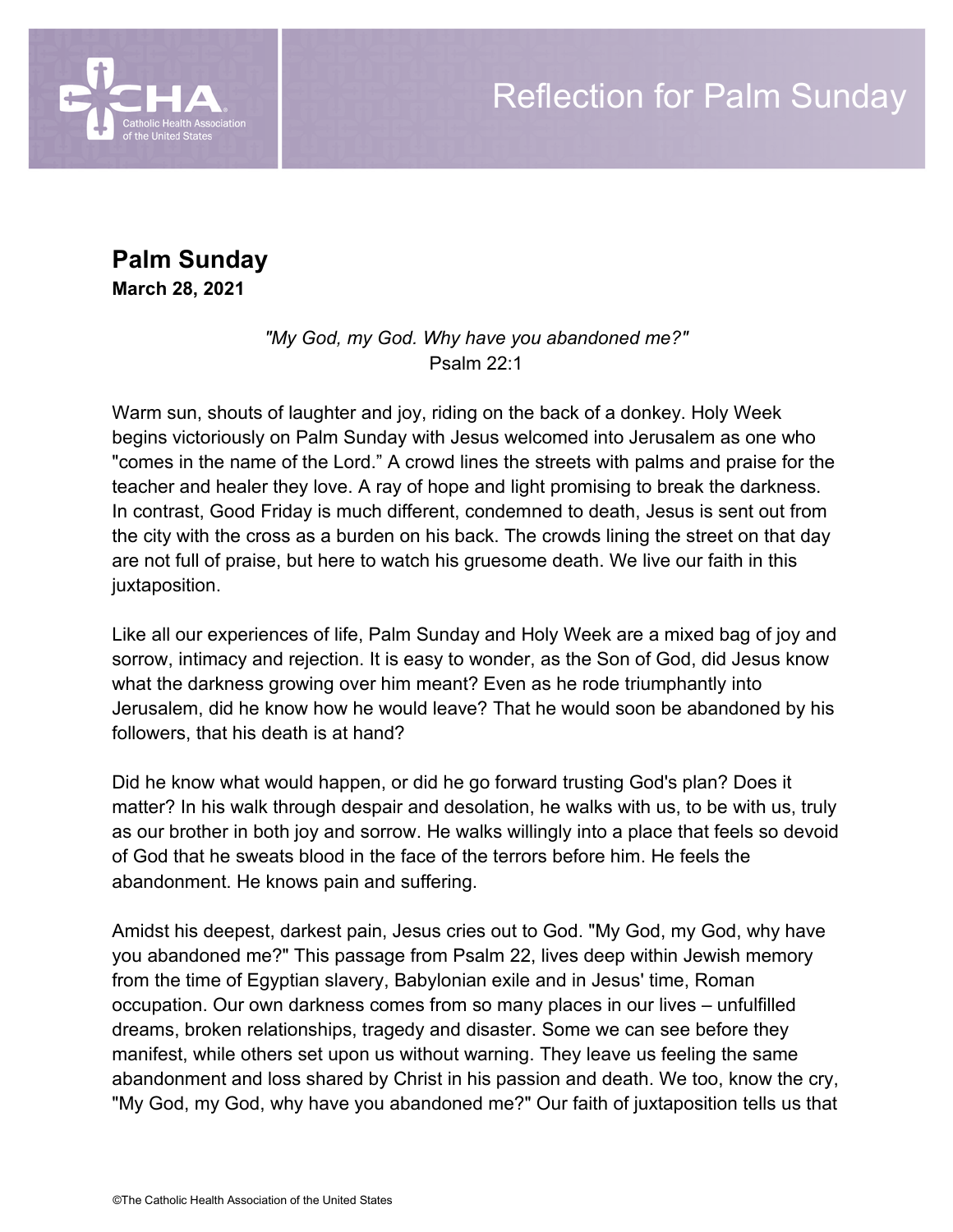

it is precisely by entering into this pain, by allowing it to happen and, yes, even by questioning God, that our healing begins. On Thursday evening, just before the joy turns to horror, Jesus himself promises, "Truly, truly, I say to you, you will weep and lament, but the world will rejoice. You will be sorrowful, but your sorrow will turn into joy." (John 16.20).

Can we hold onto this promise in the face of what is to come? Can we walk each day in faith trusting in God's goodness?

## **Brief daily reflections for the remainder of the week:**

**Monday, March 29, 2021** – On Palm Sunday Jesus enters the gates of the city in triumph, being praised by others. When have you felt the support of friends and loved ones in this challenging season?

**Tuesday, March 30, 2021**– This week is one of joy and suffering. The elation of Palm Sunday, the intimacy of the Last Supper and the devastation of Jesus' arrest and death. How does God help you hold these conflicting experiences?

**Wednesday, March 31, 2021**– The light is just a glimmer. The hope seems still out of reach. This Lent and last year's Lent seem to run together, holding us hostage as we long for release from the pandemic. How can we hold onto the light and joy that are just glimmers and promises of what is to come?

**Thursday, April 1, 2021 -** Holy Thursday reminds us of another meal where God promised to be with us, and to go before us. In the Passover before the Exodus, God pledges to be with God's people. In ritually remembering this meal, Jesus makes the same promise to his disciples now and forever. Who needs your steady faithfulness?

**Friday, April 2, 2021** – It should have never ended this way, but it was the only way. God promised Abraham that if ever the covenant was broken, God would fulfill it. Where have you felt God step into your darkest moment and fill them?